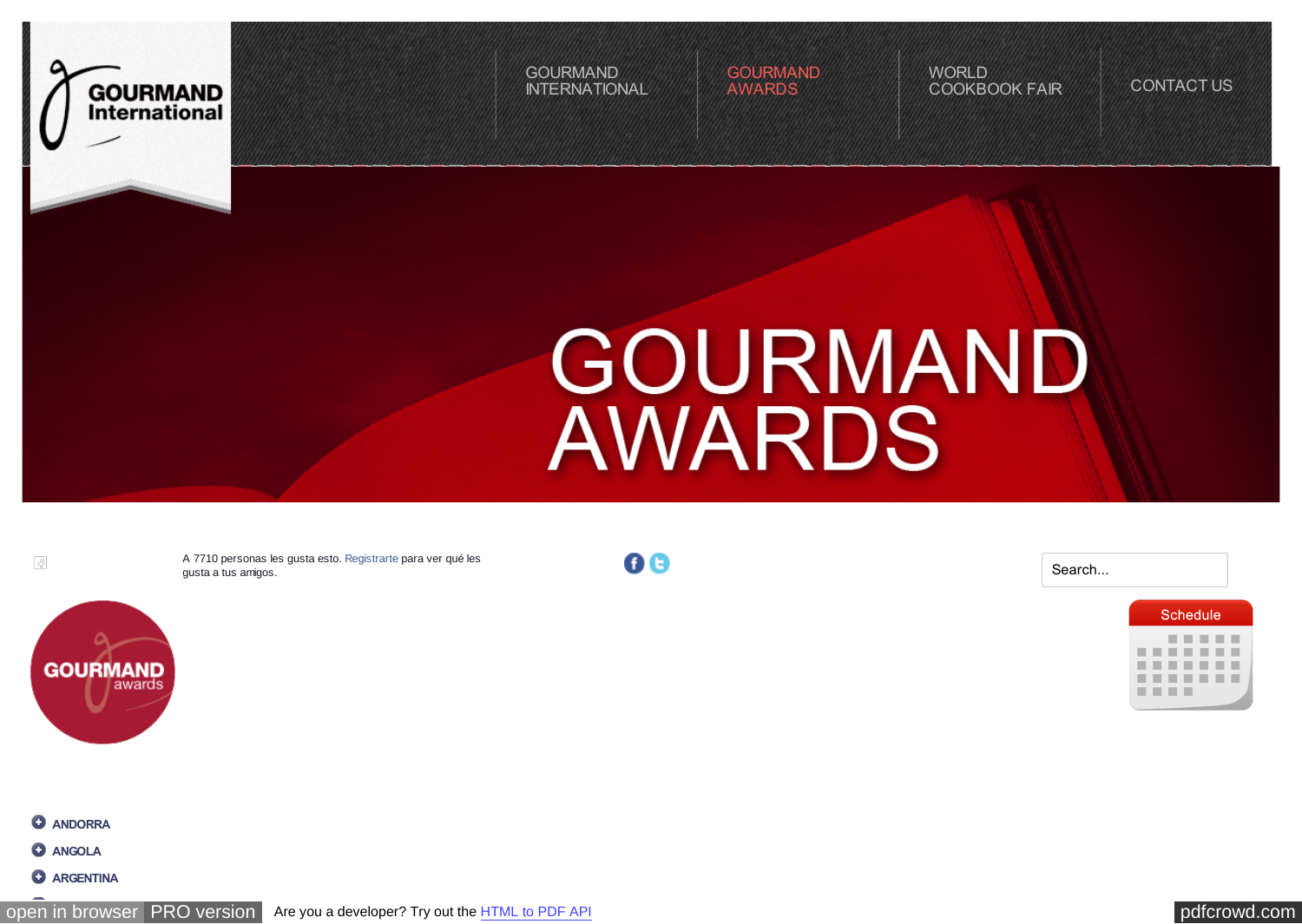- **AUSTRALIA**
- **O** AUSTRIA
- **O** AZERBAIJAN
- **O**BAHAMAS
- **O** BAHRAIN
- **O**BARBADOS
- **O** BENIN
- **O** BIELORUSSIA
- **O** BOLIVIA
- **O** BRAZIL
- **BULGARIA**
- **CANADA ENGLISH**
- **CANADA FRENCH**
- **C** CHANNEL ISLANDS
- **O** CHILE
- **C** CHINA
- **COLOMBIA**
- **CONGO KINSHASA**
- **COSTA RICA**
- **C** CROATIA
- **O** CUBA
- **C** CYPRUS
- **C** CZECH REPUBLIC
- **O** DENMARK
- **O DOMINICAN REPUBLIC**
- **ECUADOR**
- **O** ESTONIA
- **O** ETHIOPIA
- **O**FIJI

 $\overline{\phantom{0}}$ 

- **O** FINLAND
- **O**FRANCE
- **GERMANY**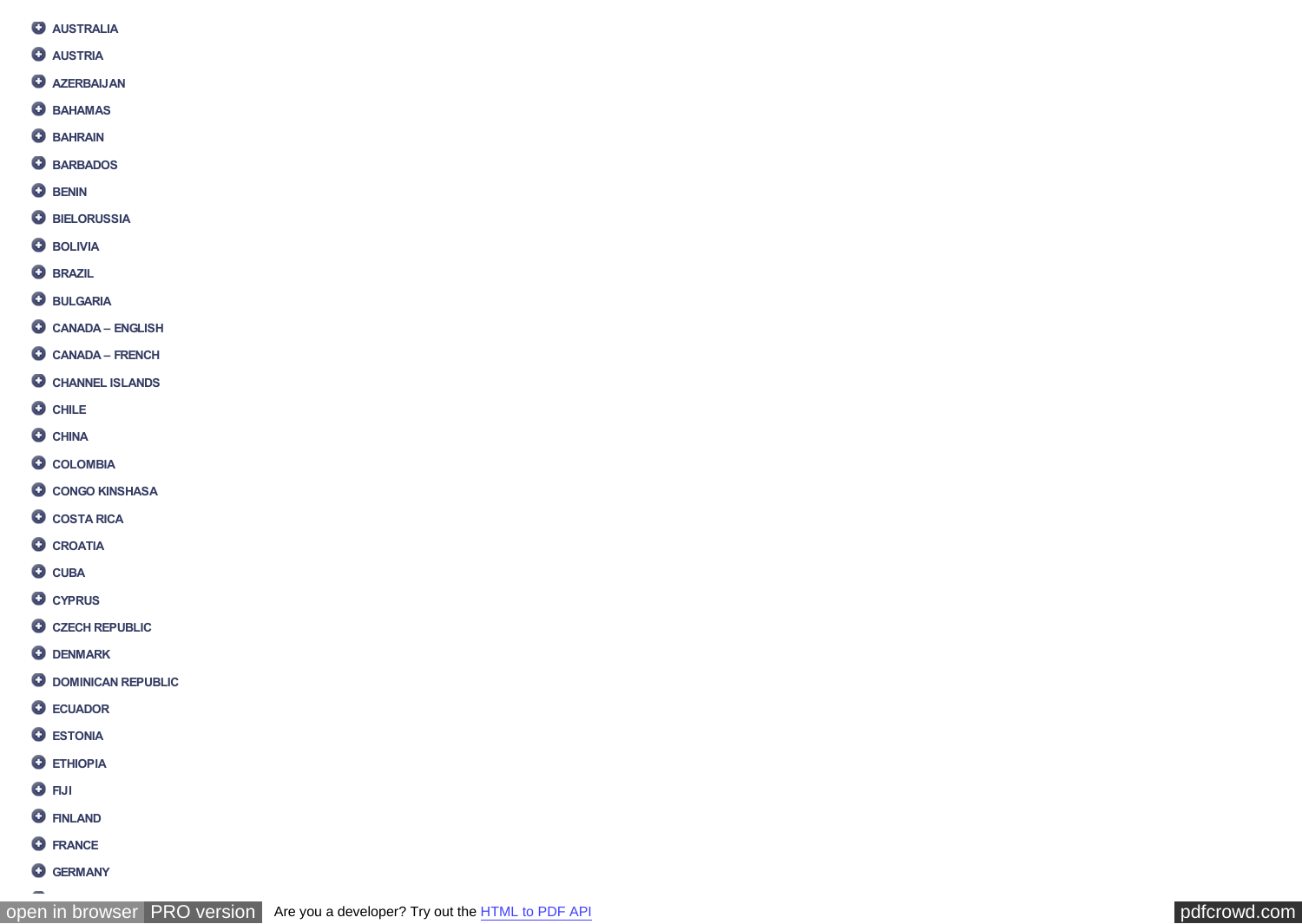- **GIBRALTAR**
- **GREECE**
- **GUATEMALA**
- **GUYANA**
- **O** HAITI
- **O** HAWAII
- **O** KONG
- **O** HUNGARY
- **O** ICELAND
- **O** INDIA
- **O** INDONESIA
- **O** IRAN
- **O** IRELAND
- **O** ISRAEL
- **O** ITALY
- **JAMAICA**
- **O** JAPAN
- **O** JORDAN
- **O** KOSOVO
- **LAOS**
- **O** LATVIA
- **O** LEBANON
- **O** LITHUANIA
- **O** LUXEMBOURG
- **O** MALAYSIA
- **O** MALDIVES
- **O** MALTA
- **O** MARTINIQUE
- **O** MAURITANIA
- **O** MAURITIUS
- **O** MEXICO
- **O** MONACO

 $\overline{\phantom{0}}$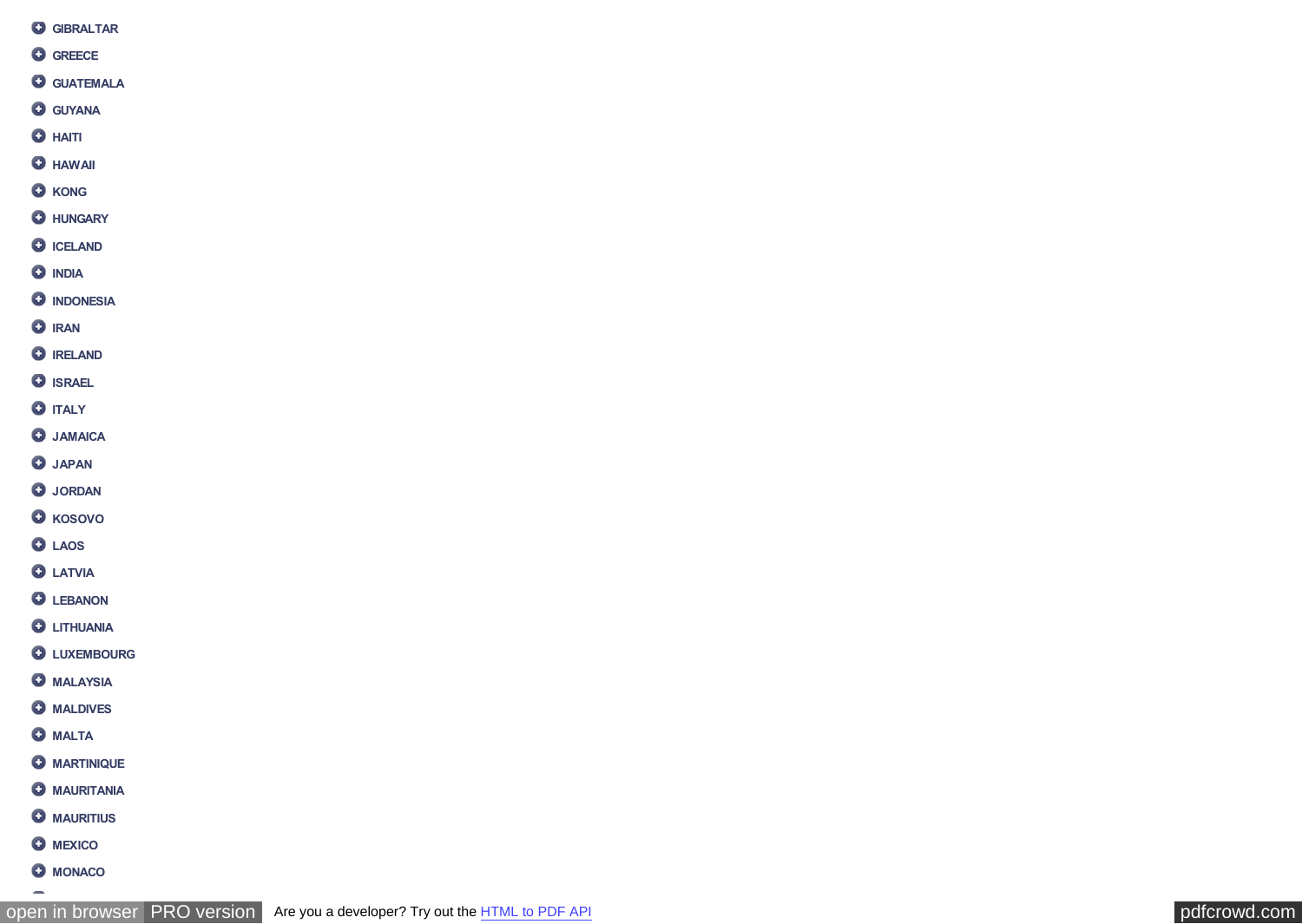- **O** NEPAL
- **O** NETHERLANDS
- **O** NEW CALEDONIA
- **O** NEW ZEALAND
- **O** NICARAGUA
- **O** NORTHERN IRELAND
- **O** NORWAY
- **O** OMAN
- **O** PAKISTAN
- **O** PERU
- **O** PHILIPPINES
- **O** POLAND
- **O** PORTUGAL
- **O** PUERTO RICO
- **O** ROMANIA
- **Q** RUSSIA
- **RWANDA**
- **O** SAUDI ARABIA
- **O** SCOTLAND
- **O** SERBIA
- **O** SEYCHELLES
- **O** SINGAPORE
- **O** SLOVAKIA
- **O** SLOVENIA
- **O** SOUTH AFRICA
- **O** SOUTH KOREA
- **O** SPAIN CASTELLANO
- **O** SPAIN CATALAN
- **SPAIN EUSKERA**
- **SPAIN GALLEGO**
- **O** SWEDEN

 $\rightarrow$ 

**SWITZERLAND – FRENCH**